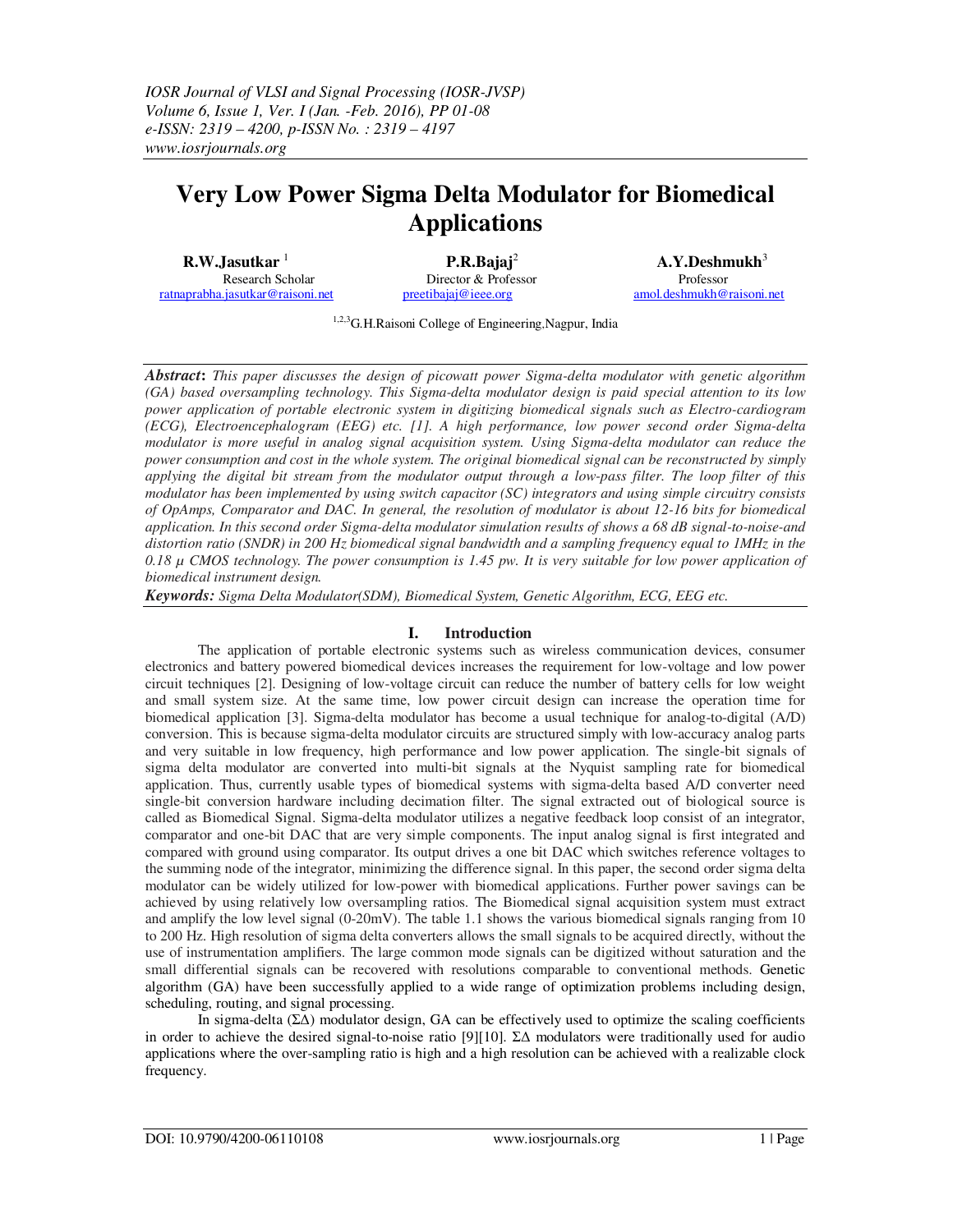## **II. Principle And Analog Circuit Design**

First of all, we must choose between a switched capacitor (discrete-time) and a conventional active RC (continuous-time) [4] for integrator in designing any sigma delta modulator. Generally, most integrated circuit implementation of sigma delta ADCs use SC circuits because it are easily simulated, compatible with VLSI CMOS process and insensitive to clock jitter [5]. Second order sigma delta modulator consists of two integrator, 1-bit ADC, and 1-bit DAC. The power of the first integrator is the major consumption to the overall power dissipation in sigma delta modulator. For that reason, a substantial amount of power can be greatly saved by a suitable circuit design. The finite DC-gain, noise and distortion of the operation amplifier will be determined on

| Sr.<br>No        | <b>Biomedical Signals</b>                                                                   | Frequency<br>Range (Hz) |
|------------------|---------------------------------------------------------------------------------------------|-------------------------|
| 1.               | Electroretinogram<br>(A graphic recording of retina characteristics.)                       | $0 - 10$                |
| $\overline{2}$ . | Electronystagmogram<br>(A graphic recording of involuntary movements of the<br>eyes.)       | $0 - 20$                |
| 3.               | Pneumatogram<br>(A graphic recording of respiratory activity.)                              | $0-40$                  |
| 4.               | Electrocardiogram(ECG)                                                                      | $0-100$                 |
| 5.               | Electroencephalogram (EEG)                                                                  | $0 - 100$               |
| 6.               | Electromyogram<br>(A graphic recording of muscular action such as<br>muscular contraction.) | 10-200                  |
| 7.               | Sphygmomanogram<br>(A recording of blood pressure.)                                         | $0 - 200$               |

**Table 1.1:** Biomedical Signals



**Fig 1.** Block diagram of second-order Sigma Delta Modulator.



**Fig 2.** Simplified model for second order Sigma Delta Modulator.

the first integrator that will reduce the performance of the whole sigma delta modulator, since these errors will be added directly to the input signal. Furthermore, fully differential structure is used to design integrator and shown in Figure 3. The advantages for this design can improve the noise in the sampling time to increase the resolution of device, reduce the even harmonic and increase the input range. At the same time, the correlated double sampling (CDS) is addition to this integrator that can suppress flicker noise, thermal noise and offset voltage. The schematic of a CDS integrator is shown in Figure 3 [5]. It is clear that the SNR can be increased by increasing the oversampling ratio in any order modulator. If oversampling ratio increases, the modulator will be operated in higher speed and consumed more power. So, further power saving can be achieved by using relatively low oversampling ratios (OSR=fs/2fin)

#### **2.1 Operation Amplifier (OpAmp) and Common Mode Feedback (CMFB)**

The integrators include operation amplifier (OpAmp) that is the most critical element and mainly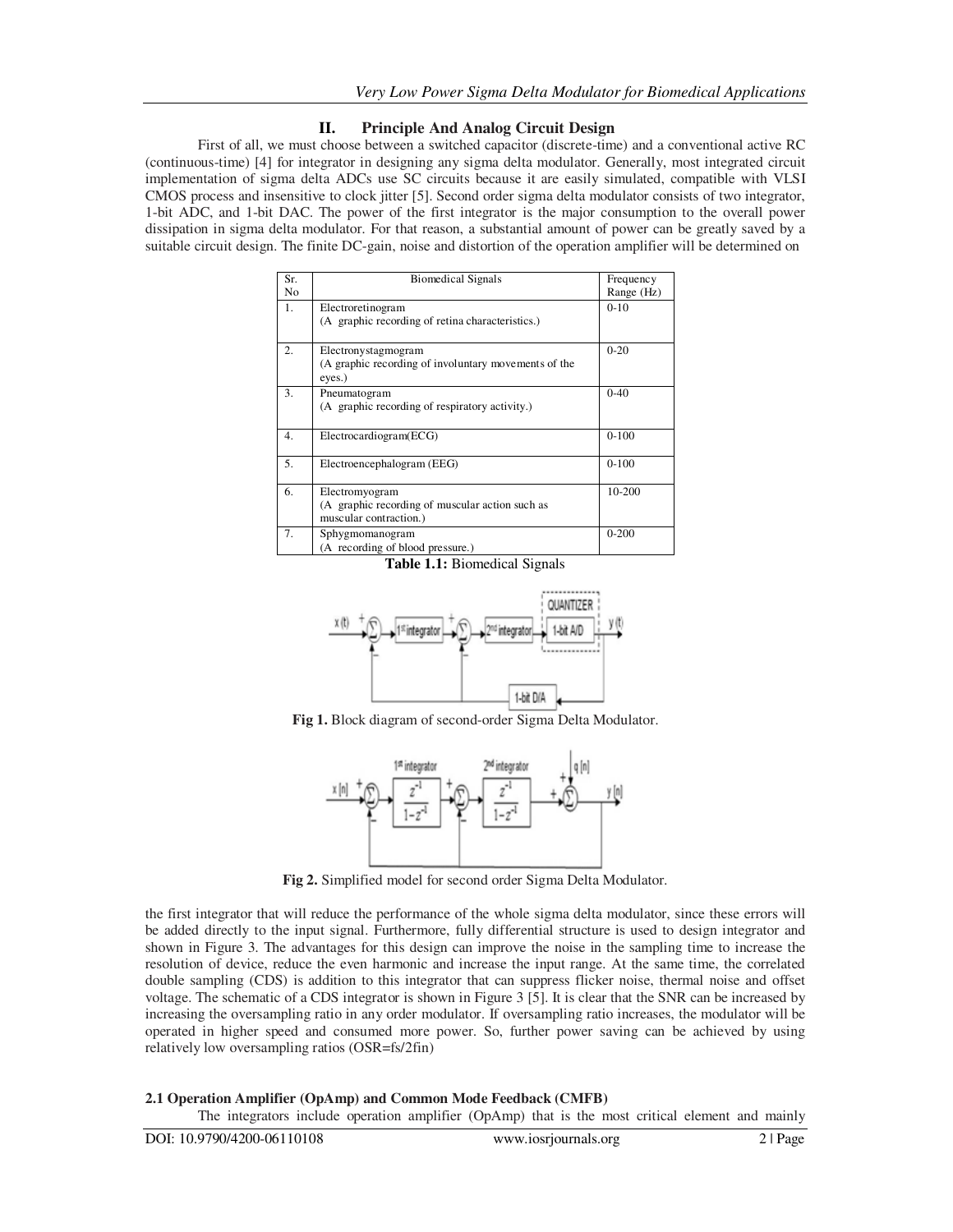influence the whole performance of modulator. In general, the operation amplifier (OpAmp) in the integrator determines on the operation speed and performance of the modulator. It consumes the power proportional to the gain. Approximately 60dB of dc gain is required to prevent performance degradation and maintain a 12-bit dynamic range [5]. The specifications of OpAmp shown in Table I In order to combine the high gain and low power requirement, a fully differential folded-cascode operation amplifier has been used and shown in Figure 4. The gain bandwidth (GBW) and the open-loop gain (Av) of the amplifier are given by

$$
GBW \approx \frac{S_{m1}}{C_L}
$$
  

$$
A_V \approx g_{m1} (g_{m6}r_{06}r_{04}^{}//g_{m8}r_{08} (r_{02}^{}//r_{010}^{2}))
$$

At the same time, the Common Mode Feedback (CMFB) of an amplifier is a critical in discrete time (DT) for low voltage and low power application, because it will not reduce the output swing and also require little power only. The common mode output level of the amplifier is maintained by the feedback circuitry also shown in Figure 3 given below.

This CMFB circuit has a drawback that common mode level depends on the parameter of device, but the advantage of this circuit is current-path-reduction. In the low power design, this is a very important consideration. Anyway, in a well-design circuit, the loop gain must be relatively high. The closed-loop gain is approximately equal to 1/β , where β represents the feedback factor and the open-loop gain of the common mode feedback are given by



**Fig 3.** Fully differential folded-cascode operation amplifier.

#### **2.2 Comparator**

The purpose of the comparator in a sigma delta modulator is to quantize a signal in the loop and provide the digital output of the modulator. The performance of the sigma delta modulator is relatively insensitive to offset and hysteresis in the comparator as the two level quantizer, because the effects of these impairments are attenuated in the baseband by second order noise shaping that can be filtered by decimation filter. The regenerative latch shown in Figure 5 has been used to implement in the comparator because periodic answers are required in all loops of sigma delta and the bit-stream signal can be utilized in the communication application [6]. Thus, power and chip area can be saved.

#### **2.3 1-bit DAC**

The purpose of a feedback DAC in a closed-loop sigma delta modulator is to convert the modulator s digital output back into an analog form to be compared to its analog input. In essence, the DAC controls the mapping between the analog and digital domains. Therefore, the performance of the closed-loop sigma delta modulator is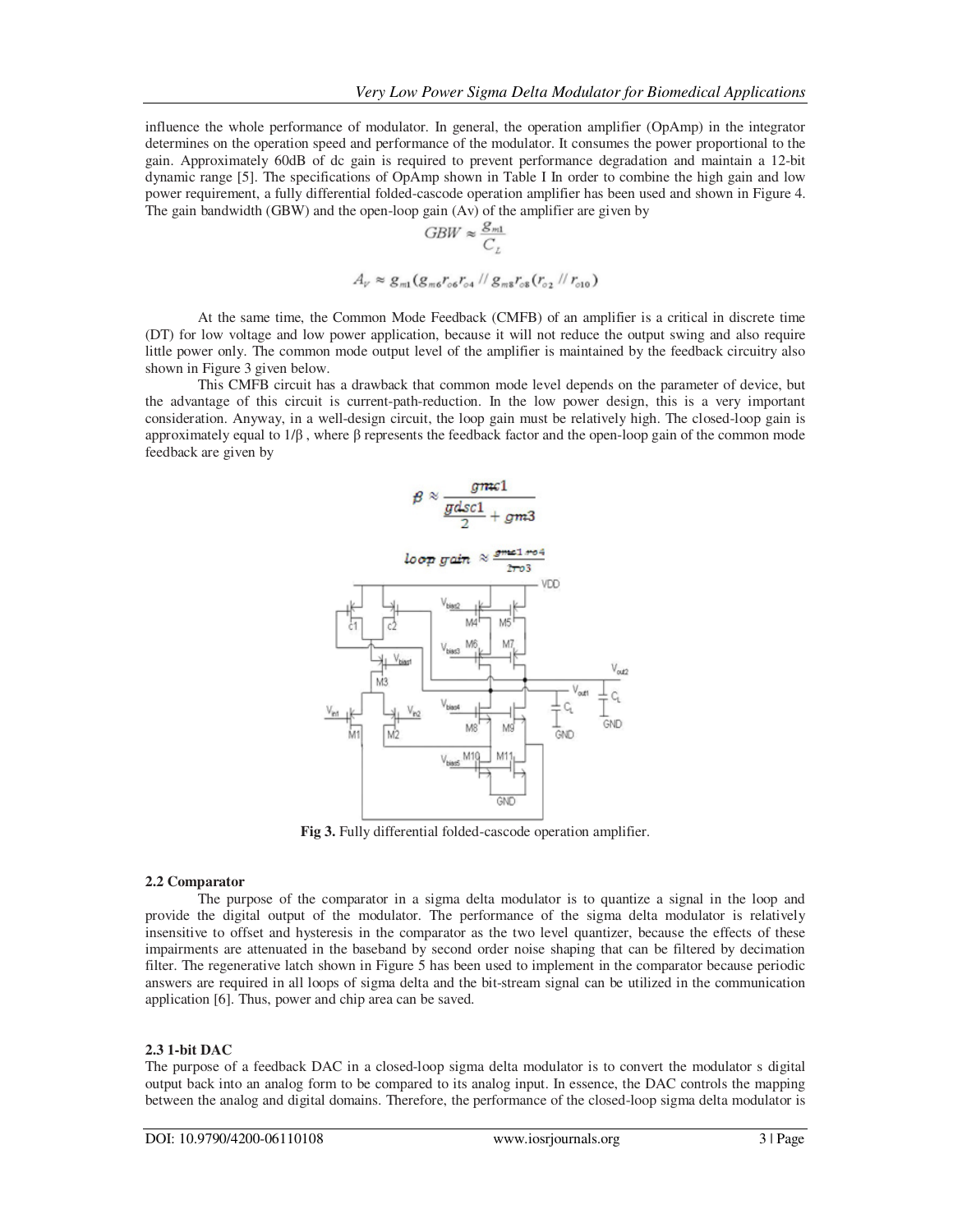completely dependent on the accuracy of its feedback DAC and the way in which its output is compared to the modulator input [5] One of the features in the sigma delta modulators is that they can use low-



**Fig 4.** Comparator implemented with the latch.

resolution of DACs in their feedback paths but that is not the same meaning as low accuracy. Actuality, if a multibit DAC is used, the linearity of the DAC must match completely the overall linearity requirements of the modulator. For that reason, 1-bit DACs are typically used in sigma delta modulator. Since they only have two levels, all step sizes are identical. There are, however, other mechanisms that can be separated into two categories for nonidealities in the 1-bit DAC are nonidealities associated with the voltage reference and with the way the charge is taken from the reference [7].



**Fig 5.** The circuit schematic of integrator with CDS in the Sigma-Delta Modulator.

## **3.1 Genetic Algorithm**

## **III. GA-Based Coefficient Optimization**

GAs are search and optimization algorithms based on the mechanics of natural selection and natural enetics [8]. They make use of structured but randomized information exchange and concept of the survival of the fittest. The algorithm starts with an initial population which consists of a collection of chromosomes i.e. possible solutions coded in the form of strings. The chromosome which produces the minimum error function value represents the best solution.



**Figure 6:** Single-point crossover process

The chromosomes which represent the better solutions are selected using roulette wheel selection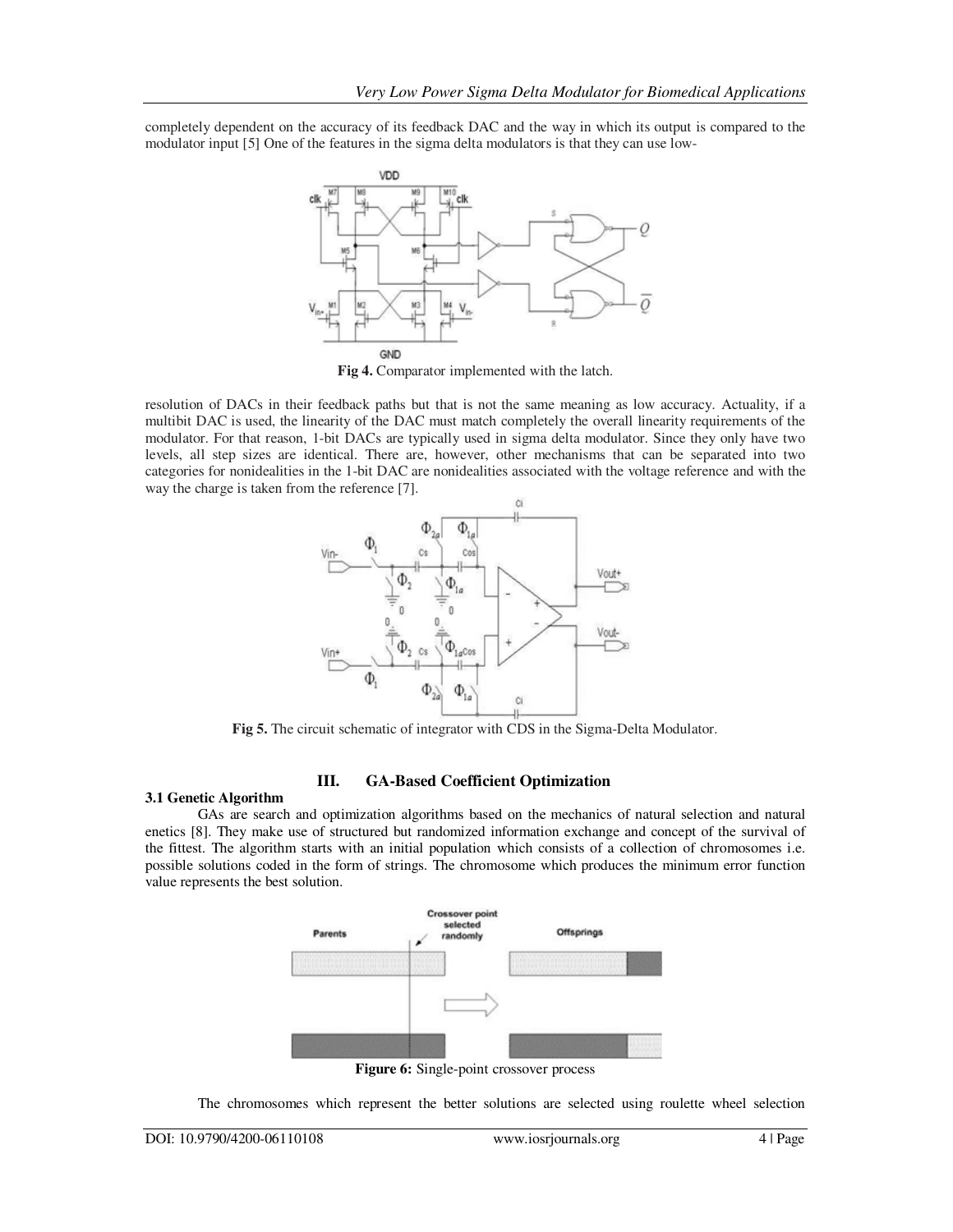technique. Genetic operators like crossover, mutation, elitism etc. are applied over the selected chromosomes. As a result a new set of chromosome is produced. This process is repeated until a fit solution appears. In essence, a population of chromosomes is always available to get the desired result. Occasionally a new part is added to a chromosome to make it more robust. Genetic algorithms exploit past to extrapolate new search points to provide improved performance. A robust method like GA works well across a wide range of problems and also is more efficient. The traditional derivatives based approach, enumerative schemes and simple random walks are not that good for all classes of problems. On the other hand, heuristics approaches, such as genetic algorithms (GAs), differ from the traditional ones in that there exists a high probability that the global optimal solution will be reached. Fig.6 shows the flowchart of the binary GA.

## **3.2 Using GA in** Σ∆ **ADC Design**

In the design of  $\Sigma\Delta$  ADCs, we need to optimize a large set of parameters including the overall structures and the performance of the building blocks to achieve the required signal-to-noise ratio. Therefore, behavioral simulations were carried out using a set of Simulink models in MATLAB Simulink environment in order to verify the performance for a Biomedical system, to investigate the circuit non-idealities effect, to optimize the system parameters and to establish the specifications for the analog cells. The most important parameter to be optimized in a sigma-delta modulator are the gain coefficients in order to achieve the desired signal-to-noise ratio. GA is one of the best optimization technique which finds a global optimum solution without taking much of the computational power. The steps involved in the process of optimization using GA is shown in Fig. 3. There are two general schemes for coding the solutions: (i) binary coding (ii) decimal coding. In our work, binary coding has been used where 0s and 1s are used to form a chromosome of length l depending on the precision needed. After defining the chromosome, an initial population is obtained by randomly producing N number of chromosomal solutions called the first generation. The next step, called pairing, consists of selecting the chromosomes that will pair together to reproduce the offsprings. This is done by using the chromosome, an initial population is obtained by randomly producing N number of chromosomal solutions called the first generation. The next step, called pairing, consists of selecting the chromosomes that will pair together to reproduce the offsprings. This is done by using roulette wheel selection technique. These pairs will be used for reproduction. Reproduction ensures that chromosomes with higher fitness will have a higher probability of reproduction than chromosomes with lower fitness. Reproduction is the application of crossover, mutation and elitism operators over the selected chromosomes. In this work single point crossover has been used as shown in Fig. 6. Mutation rate (MR) is set to a very low value. A high MR introduces high diversity but might cause instability. However, a very low MR makes it difficult for the GA to find a global optimal solution. In addition to crossover and mutation the best chromosome present in a particular generation is passed on to the next generation so that it will not be lost until the next best arrives. In this way the stability of the GA is improved. A fitness function or objective function has to be obtained to evaluate the performance of the chromosomes and compare their performance. In the design of sigma-delta modulator we need to optimize the coefficients for a maximum signal-to-noise ratio (SNR).

Hence the fitness function is formulated as After evaluating the fitness function, fitness values will be assigned to each chromosome. If the best fit chromosome has arrived, the GA can be stopped and the coefficient values can be decoded. Otherwise the chromosomes are sent back to the selection module and the whole procedure is repeated again until the best arrives or the maximum number of generation set is reached. It is to be noted that the number of chromosomes should not be very small or very high. Too small a population size will lead to very fast convergence of GA and thus one may not obtain an optimum solution. Too high a population size will take a lot of computation time for the GA to converge which needs sufficient computing power.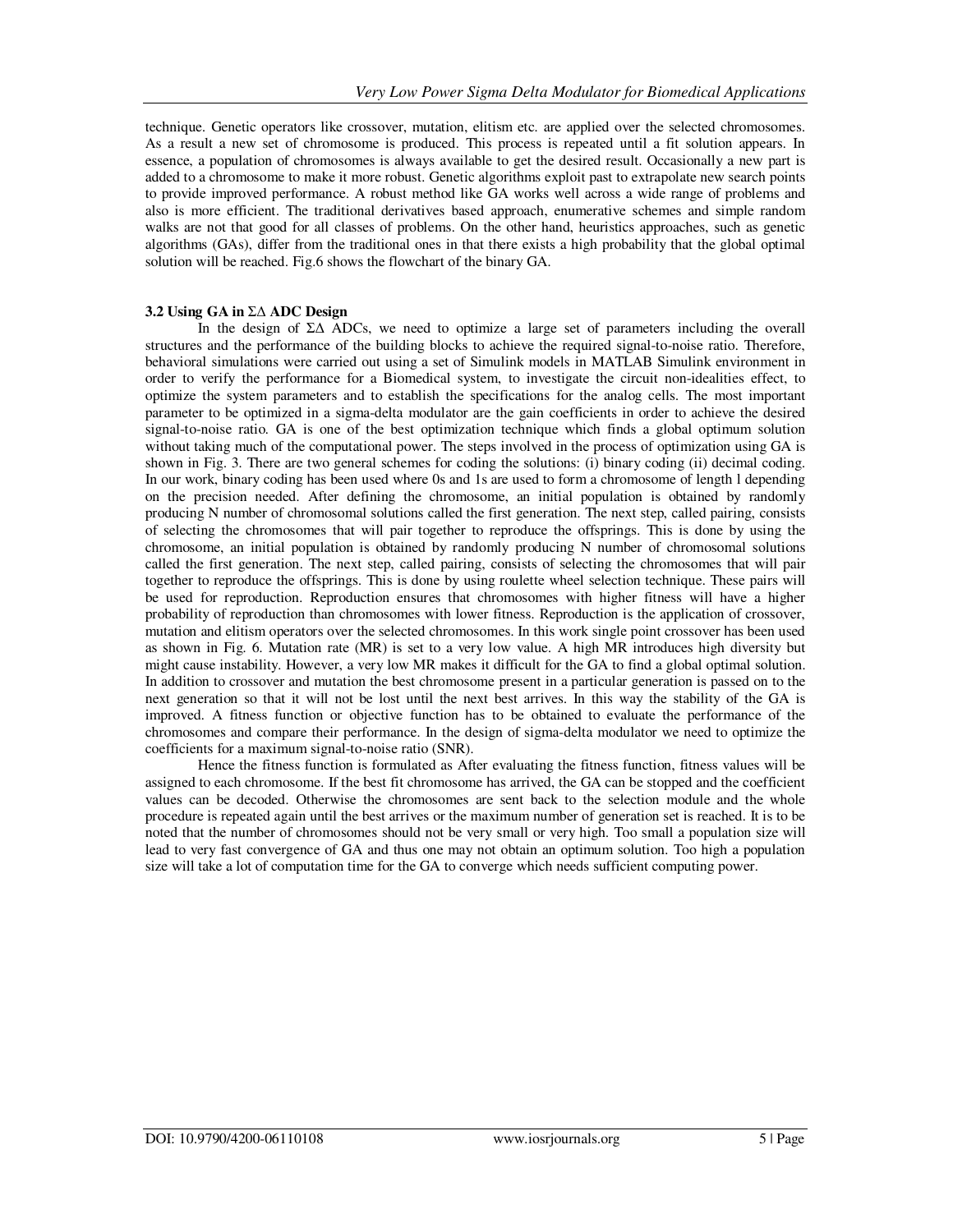

 $fitness = (1/Error)$ 

where





**Figure 8: Convergence of coefficient g**1 **with number of Generations**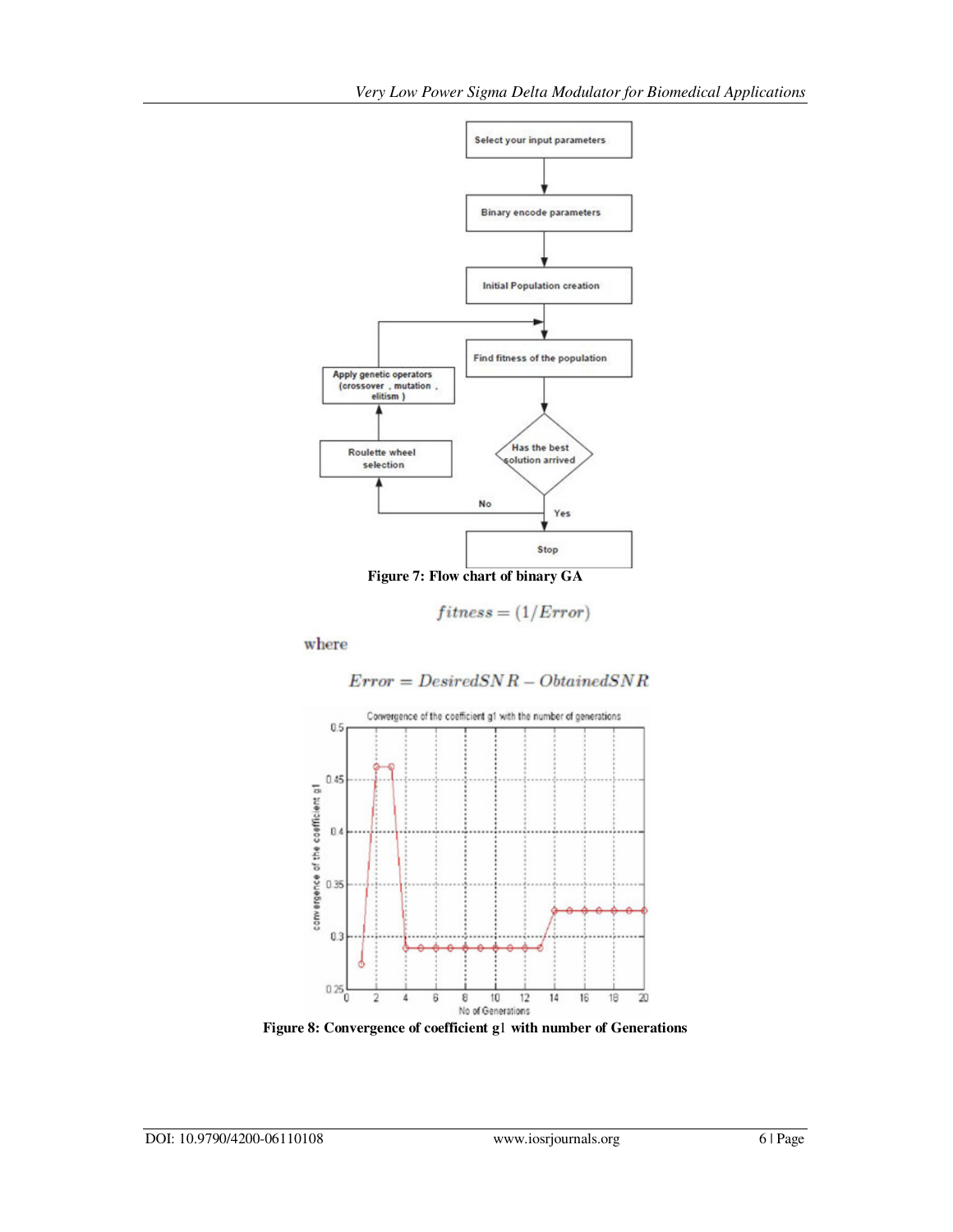# **3.3 Simulation Results:**

| Parameters                      | Switch capacitor<br><b>SDM</b> | SDM using Genetic<br>Algorithm |  |
|---------------------------------|--------------------------------|--------------------------------|--|
| Signal<br>Bandwidth             | 150 Hz                         | 150 Hz                         |  |
| Sampling<br>Frequency           | 51 KHz                         | 51 KHz                         |  |
| Oversampling<br>Ratio (OSR)     | 128                            | 128                            |  |
| Gain<br>Coefficients            | $g = 1 = g2 = 0.5$             | $g 1=0.27$ , $g2=0.5$          |  |
| Signal to Noise<br>Ratio        | 70.2 dB                        | 89.1 dB                        |  |
| Effective no. of<br>bits (ENOB) | 11.36 bits                     | 14.50 bits                     |  |
| Avg. Power<br>Consumption       | 1.90 pW                        | 1.45 pW                        |  |
| Power Supply<br>Voltage         | 1V                             | 1V                             |  |
| Technology                      | $0.18 \mu m$                   | $0.18 \mu m$                   |  |

| Table 1.2: Table showing Simulation Results of SDM |  |  |  |  |  |
|----------------------------------------------------|--|--|--|--|--|
|----------------------------------------------------|--|--|--|--|--|



**Fig.9:** Output and power spectrum of SDM

# **IV. Conclusion**

Designing low-power of two order discrete-time sigma delta modulator has been presented. Due to the lower bandwidth of biomedical signals, sigma delta modulation is feasible. A low power sigma delta can be designed by simple circuit that either modulating or recovering circuit with oversampling technique. Using oversampling technique, not only the restraints in analogy circuit can be relaxed, the quantization noise can also be reduced. After all, the analog biomedical signal can be reconstructed from the digital bit stream of modulator output by simple low pass filter.

A GA-based search engine is developed for the quick and easy design of sigma-delta modulators. The genetic algorithm based search engine can effectively search for solutions with different characteristics and enables tradeoffs between different design considerations like power and topology. It has been successfully used